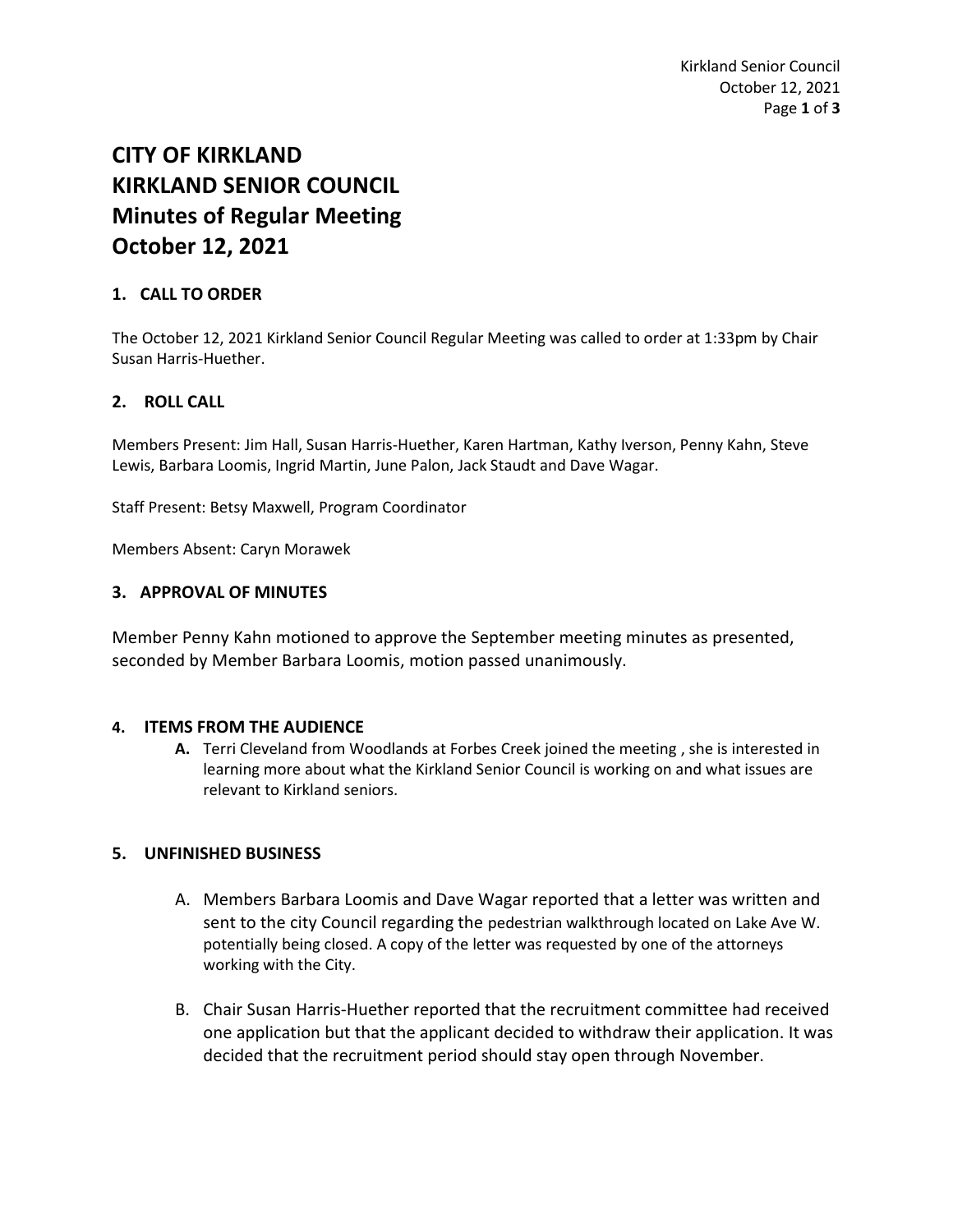- i. Current term rotations were discussed: Susan Harris-Huether, Karen Hartman and Barbara Loomis have agreed to a second term that will end December 2024.
- C. The current color of the KSC polo shirts (pistachio) is no longer available, staff asked for ideas on a new color that members would like as a replacement. Member Kathy Iverson asked about the possibility of getting a vest instead of a polo shirt, the members all agreed this was a good idea. Staff will get an estimate on the cost difference for vests. A motion to change the color to navy blue was made by Chair Susan Harris-Huether and seconded by Penny Kahn, motion passed unanimously.

Staff will also be ordering name badges for any member that needs a replacement, please let Betsy know if you would like one ordered.

D. Member Penny Kahn gave an update on the status of the Vial of Life project, she has received the labels and paperwork needed for the kits. Penny will research the cost of vials and will bring the estimate to the November meeting.

## **6. NEW BUSINESS**

- A. The members agreed that they would like to have a retreat in January and would like to have a facilitator present to keep the meeting streamlines. Staff will look at available facilitators.
- B. Member Kathy Iverson discussed the upcoming WA State Senor Citizens Foundation Fall Conference and asked if anyone would like to attend. Members Susan Harris-Huether, Jim Hall, Jack Staudt and Steve Lewis will represent the KSC at the conference. Staff will register them for the conference.

## **7. COMMUNICATIONS**

- A. Member Reports
	- i. Advocacy

Member Kathy Iverson reported that members of BNOA/KSC Joint Advocacy Committee heard back from Patty Murray's office regarding the legislative agenda they had submitted and that she agreed with the importance of the items on the agenda.

Member Kathy Iverson also reported that the Housing Committee through the BNOA/KSC Joint Advocacy Committee is continuing to meet on a regular basis.